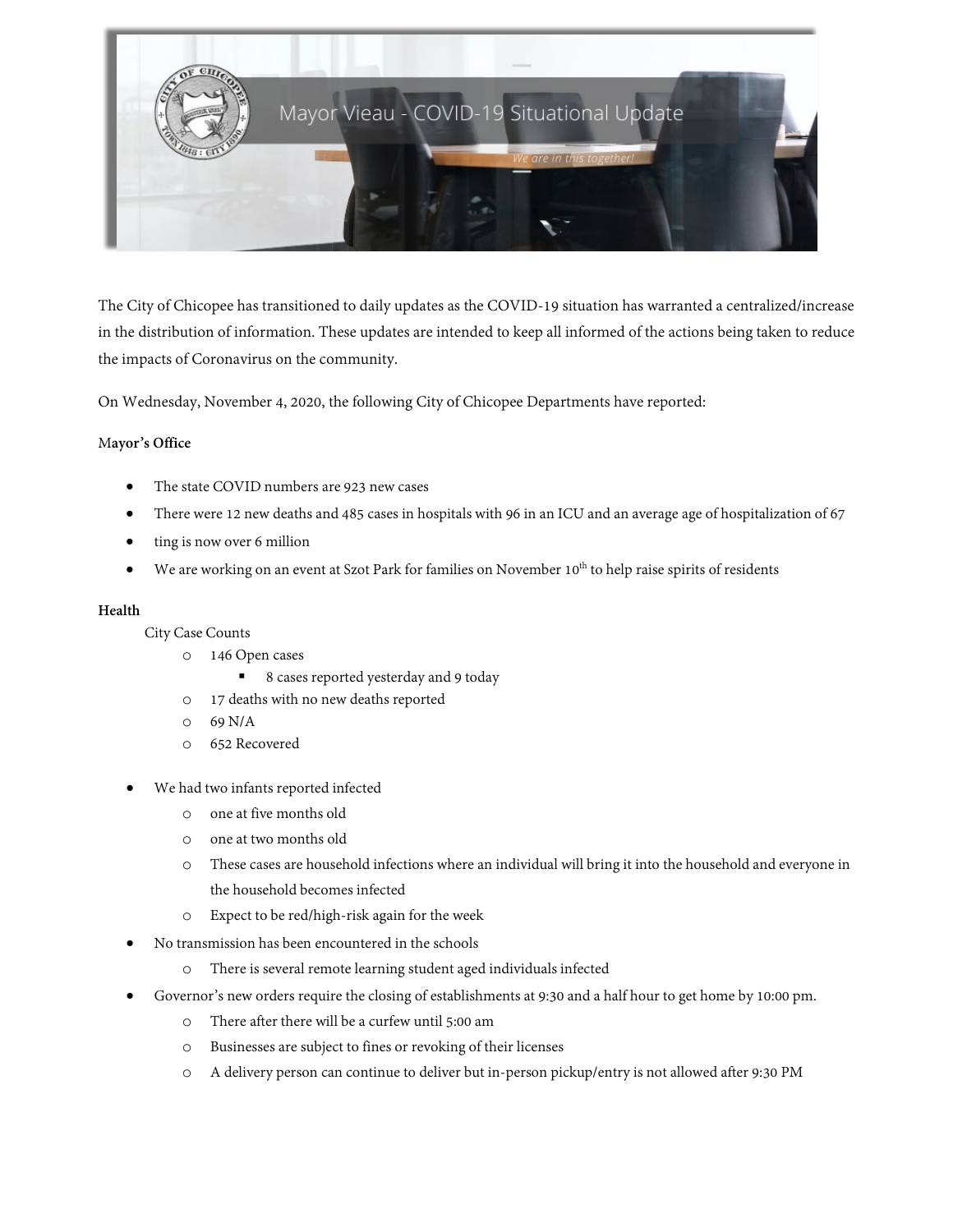# **Police Department**

- We are fully staffed and have no new cases reported
	- o The one officer out continues to recover and may be out for another two weeks
- The Police Chief is looking at the Governor's orders to determine the best way to enforce the orders
	- o Expecting calls from residents on abuse and reporting violations
- Communities are preparing for possible demonstrations or actions resulting from the election
	- o Northampton has ramped up force and is making equipment ready
	- o Springfield has prepared with additional staff on call and ready to respond

# **Fire Department**

- Status quo on services and full staffing
	- o One firefighter is in quarantine based upon exposure at home
	- o Two firefighters referred for testing had negative results

# **Emergency Management**

- Services and staffing are continuing
- Bay State Medical Center will have an answer on rapid testing of first responders in the next couple of days

# **Safety**

- Status Quo on services and staffing
- Will issue a reminder on wearing masks even if there is six feet distancing based upon the Governor's new order
- PPE inventory and stock appears adequate

# **DPW**

Status quo on staffing and services with one employee out and recovering

# **COA**

- Status Quo on staff and servicing
- Working on the tent and meal distribution services
- Will provide meals through winter and use robo calls if the center is closed to notify individuals anticipating meals

# **School Department**

- One student was found to be positive but did not bring the virus into the school
- We have four positive students but no transmission in the schools.